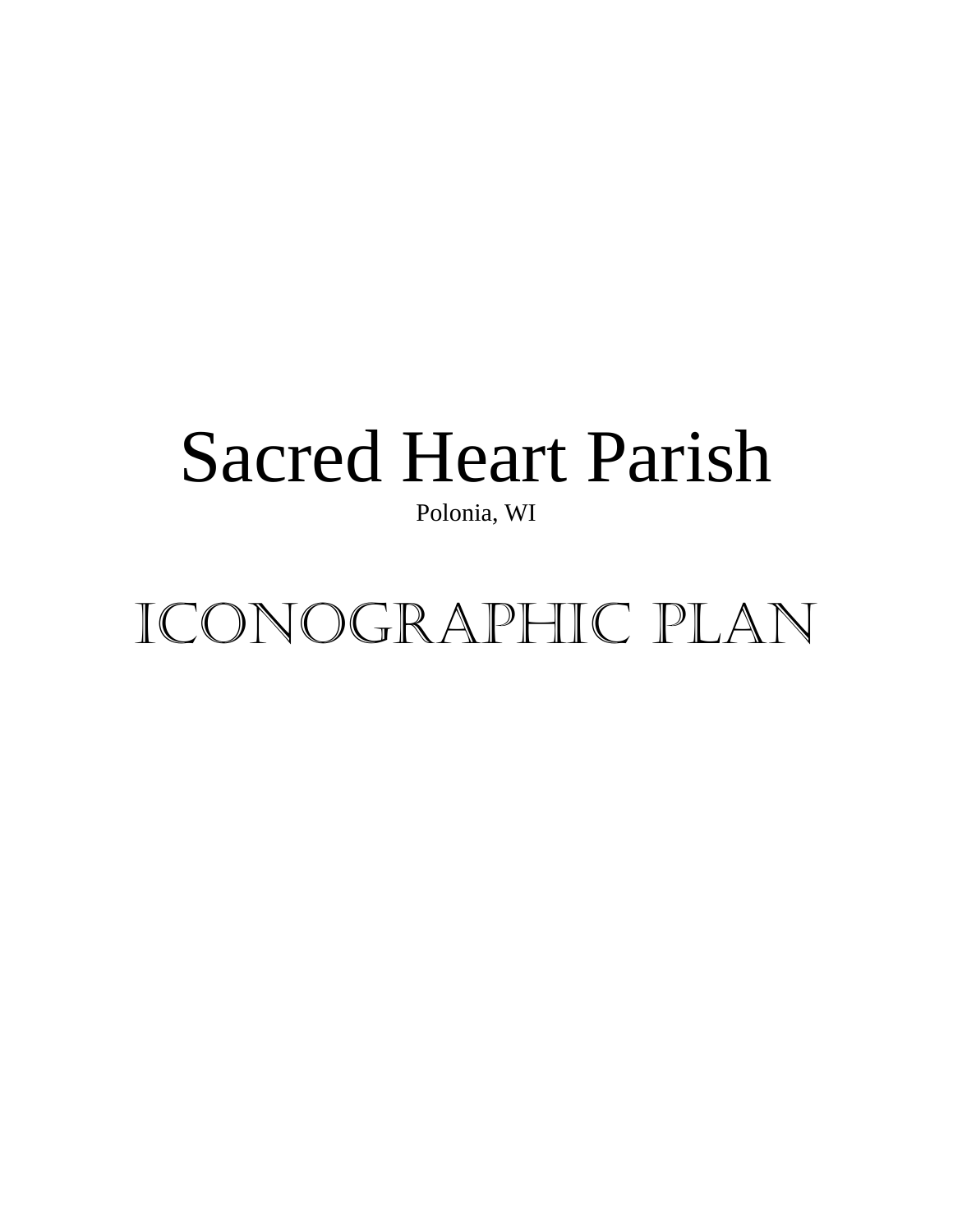Sacred Heart Parish Family in Polonia, WI is embarking on a Beautification Project that is intended to more fully capture and express the theological and human realities of our parish. Following is a general outline of our iconographic plan which conveys our general vision. The vision is based on three basic pillars. The first is salvation history, starting with the Old Testament ultimately focusing on the Book of Revelation; the second is our parish history; the third is who we are as a parish family today. The artistry in the church must tell a story summarizing those three pillars.

The Book of Revelation is the culmination of salvation history, which is the story of the Bible. In the Book of Revelation is shown the Heavenly Liturgy. At Mass, we enter into the Heavenly Liturgy. At every Mass, the entire Church is present which includes; the angels in heaven; the Church Triumphant (those human souls already in heaven); the Church Suffering (those going through final purification in Purgatory); the Church Militant (those here on earth still fighting the battle against evil, sin, and death). All are present at every Mass because at every Mass we literally enter into the Heavenly Liturgy, the Book of Revelation; we don't simply imitate it. Therefore, in some way, the whole Church at the Heavenly Liturgy should be artistically depicted. This should be spread throughout the church building and be especially present in the sanctuary.

Since the Book of Revelation is the culmination of salvation history, part of the church should show some Old Testament figures directly related to the covenant such as Adam, Noah, Abraham, Moses, and/or David. Adding to these human figures, those people who are already departed and are personally familiar to the parishioners should be depicted. This brings us to our history.

Historically speaking Sacred Heart is the second oldest Polish parish in the United States. Established in 1864, it was and continues to be the center piece of the Polish community in central Wisconsin. The town name, "Polonia", literally translated means "where Poles gather outside of Poland". It is also translated "Little Poland". With the still strong connection to their Polish heritage, it is important that the Patron of Poland, Our Lady of Częstochowa ought to be depicted somewhere in the church proper. Another historical consideration might be Fr. Dombrowski who was responsible for moving the parish from its original location in Ellis to its current location.

There are two other Polish people who personally help bring together the history and who we are today. They are St. Maria Faustina Kowalska and Pope St. John Paul II. St. Faustina was a nun in Poland in the 1920's and 30's and is our Lord's apostle of mercy, bringing the devotion of the Divine Mercy to the world. In the year 2000 at St. Faustina's canonization Mass, then Pope John Paul II declared that from that point on the whole Church would celebrate the second Sunday of Easter as Divine Mercy Sunday. Three years prior to the pope's announcement, because of the deep faith and strong Polish heritage, Sacred Heart Parish began celebrating Divine Mercy Sunday. Divine Mercy is a cornerstone devotion here at Sacred Heart. Both of these Polish saints were prime movers of this devotion and are recognizable to the parishioners.